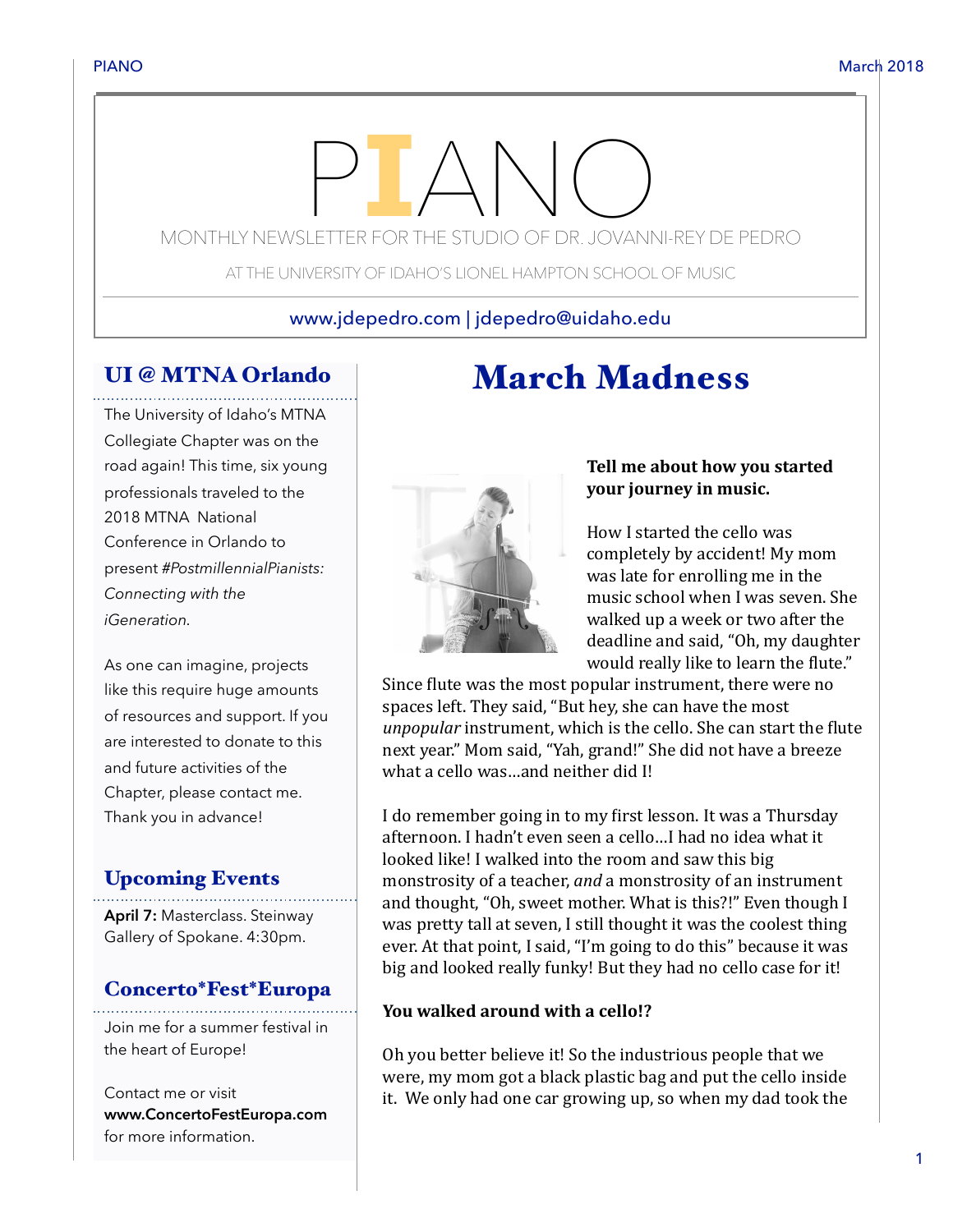car to work, we rode to the music academy on a bus. We rode the bus home that day with a half-sized cello in a plastic bag which my mom carried, and I had a "Target" bag carefully wrapped around my bow! It was hilarious.! The love affair just started with that, and the black plastic bag...and I just loved that everybody looked at me! I had no shame as a child - or adult! The next year came around and the conversation about the flute ever even came up. I just loved the cello. I loved the sound, and the size, and feeling the sound vibrations in my body of the cello against me  $-1$  just loved this amazing connection I had physically with the instrument.

#### You've had quite a lot of performing experience, especially with different orchestras all over Europe. But let's fast forward to London where we met as graduate students and talk about how you first got into teaching.

I was always fascinated by teachers; I love sharing and learning. But I always found it really hard in school - classroom settings - when teachers abused the power they were given and ridiculed students. I never agreed with that. So when I went into music and had these teachers in one-on-one settings who were really about nurturing, it was a different learning world for me. I really resonated with that. I had a newfound respect for teachers because of that, and it ignited in me a feeling that I would love to also have with a student.

I started teaching the cello when I was 18... slowly, because I thought I was totally faking it! But it made me totally reassess how I'd been taught and, since I was still in a degree program, how my current teachers were teaching me. It

"You've got to be inspired to be inspiring. And you've got to be inspiring to be inspired."

made me think of how not to teach as much as how to teach. I learned a lot, but mostly from the teachers who were pretty bad and the least inspiring. I've always said it's a two-way street; you've got to be inspired to be inspiring,. And you have to be inspiring to be inspired. It has to go both ways as a student and as a teacher. Because I was both at the same time, I felt I was in a really privileged position to be learning as a student and as a teacher.

During my third year in college, I saw an ad in *The Strad* for a cello festival at Eton College. I was attracted to it primarily because all the teachers were part of the Royal Academy of Music, Royal College of Music, and the Royal Northern College of Music. It was an incredible superstar lineup of pedagogues! And it was cheap! So I did this course and deeply connected with a living legend teacher, Anna Shuttleworth, now 92 years young, with whom I later studied. She was my "Cello Mom". She was the person responsible for teaching me how to practice and think. Imagine that...I was 22 and was just learning how to practice!

#### **Your thesis, "The Cello Motorway", received the highest mark EVER by a Trinty College of Music graduate in teaching. How did your teaching experience lead you to create "The Cello Motorway"?**

"The Cello Motorway" materialized because I realized I had a wealth of knowledge of how to practice. I had 10 years of teaching experience full of students I had seen successfully go through and become fully educated minds who could tackle music on their own. That's what I really wanted to impart. So I knew from the very first day of my masters that I was going to write this book. And I wanted to do it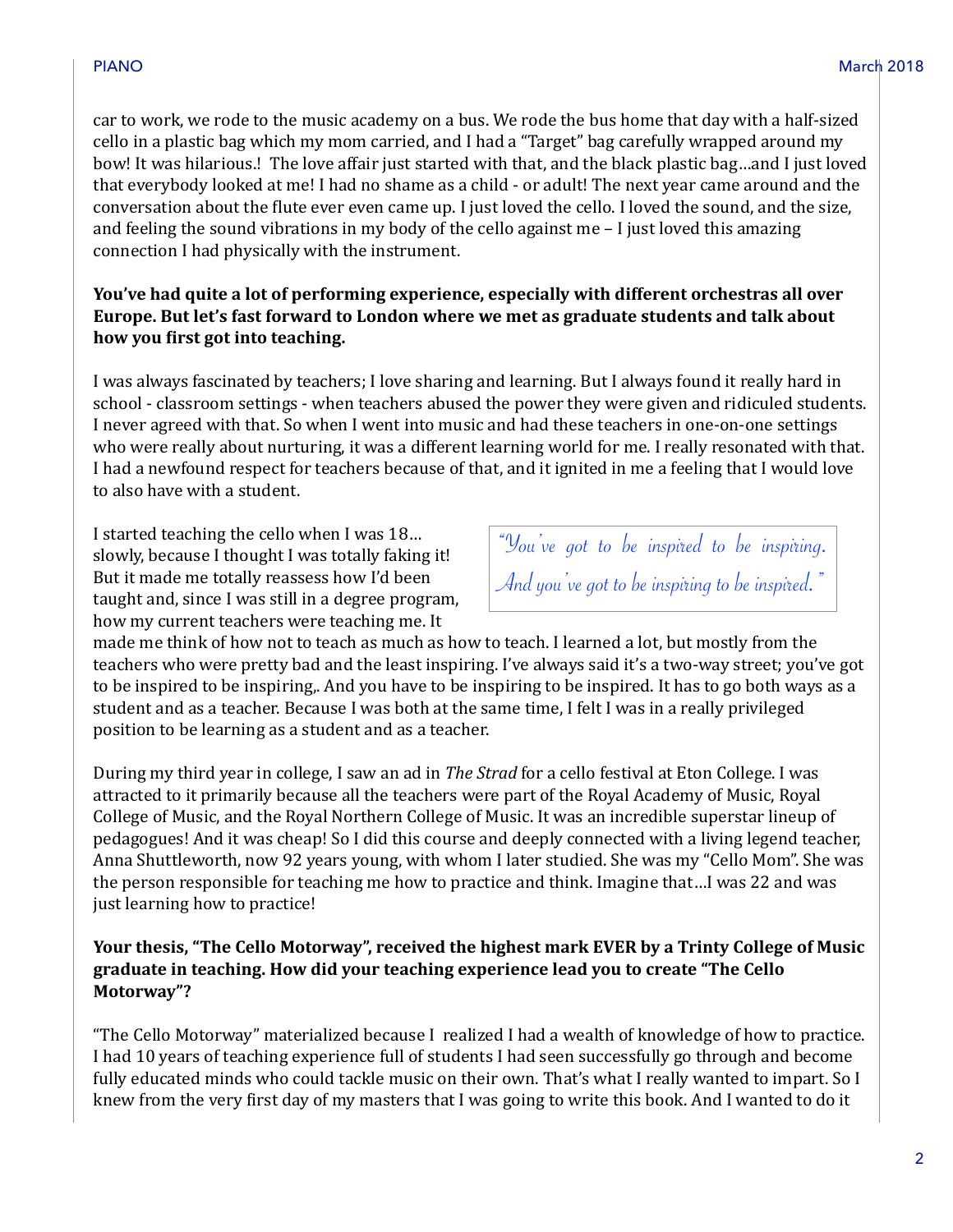all on the bow and sound production. "The Cello Motorway" is a teaching manual on the bow, sound production and understanding how to navigate the distance between the end of your fingerboard and your bridge, which I call "The Cello Motorway." The reason it's called "The Cello Motorway" is because when you think of a traffic light – green, orange, and red – that's to correspond to the different speeds of bow necessary to use in the different areas of the string which then produce sound. And that's something that's generally neglected in teaching. And when you're teaching kids, they love that imagery! Once they get that from the very beginning, they never lose it. The bow is the key! It is our voice. 

#### **Is "The Cello Motorway" available?**

Not yet. But it's something I teach everyday with both with my students and in masterclasses. It can be applied to any string instrument – obviously not the harp or *sarod* – but standard bowed string instruments: violin, viola, cello, and double bass. I do have a really strong passion to get it published and people can always write me about it, but I've had another lifetime over the past ten years.

#### On that note, you experienced a dramatic life event that not only changed the trajectory of your life, but also led you to expand your horizons beyond cello and performing.

The day after my masters recital and I was still on a high. I was all done and was set to continue my doctoral studies with a full scholarship and assistantship teaching undergrads at a school in New York. It was all I ever wanted – to live in New York! But then my relationship of eight years ended suddenly. It made me question what I was doing. I was following what I thought was the right path for me...following my dreams. But were they really *my* dreams? Or *his*? And I decided that the time

wasn't right to go, so I deferred my place for six months, found ashtanga yoga, packed my bag, and took off to to the Middle East and India for six months. I then decided it wasn't my time to go to America period.

My friends kept asking me, "Do you want to be a small fish, or a big fish? And where do you want to be that fish?" And what would I do if I went back to Ireland to start over? These were all big questions for me. I didn't have answers and I wasn't in the right mental state to be rational because I was very much guided with my heart. But when my mother became ill, I put everything else aside, came home, and decided I was going to stay in



Killaloe, Ireland - the location of Munster Music Academy and Wicked Wholefoods

Ireland and open up my own music academy. So I did! Munster Music Academy in Killaloe is now celebrating 9 years, and it's been incredible to see how it's grown. We now have 7 teachers and over 110 students that attend weekly individual and group classes. We had two cellists sit their Trinity Guildhall Grade 8 exams last year with distinction and some of our pianists are doing it this summer! I cry with pride and joy when I think about it because they've gone through all of the grades with us. It's amazing to have created something so enriching and fulfilling in the community...and that it's still living and thriving on a daily basis with the students who have been there from the very beginning. I believe it's a real testament to the strong and committed teachers that we have, the dedication of the parents and the unique wholistic quality of student we are producing.